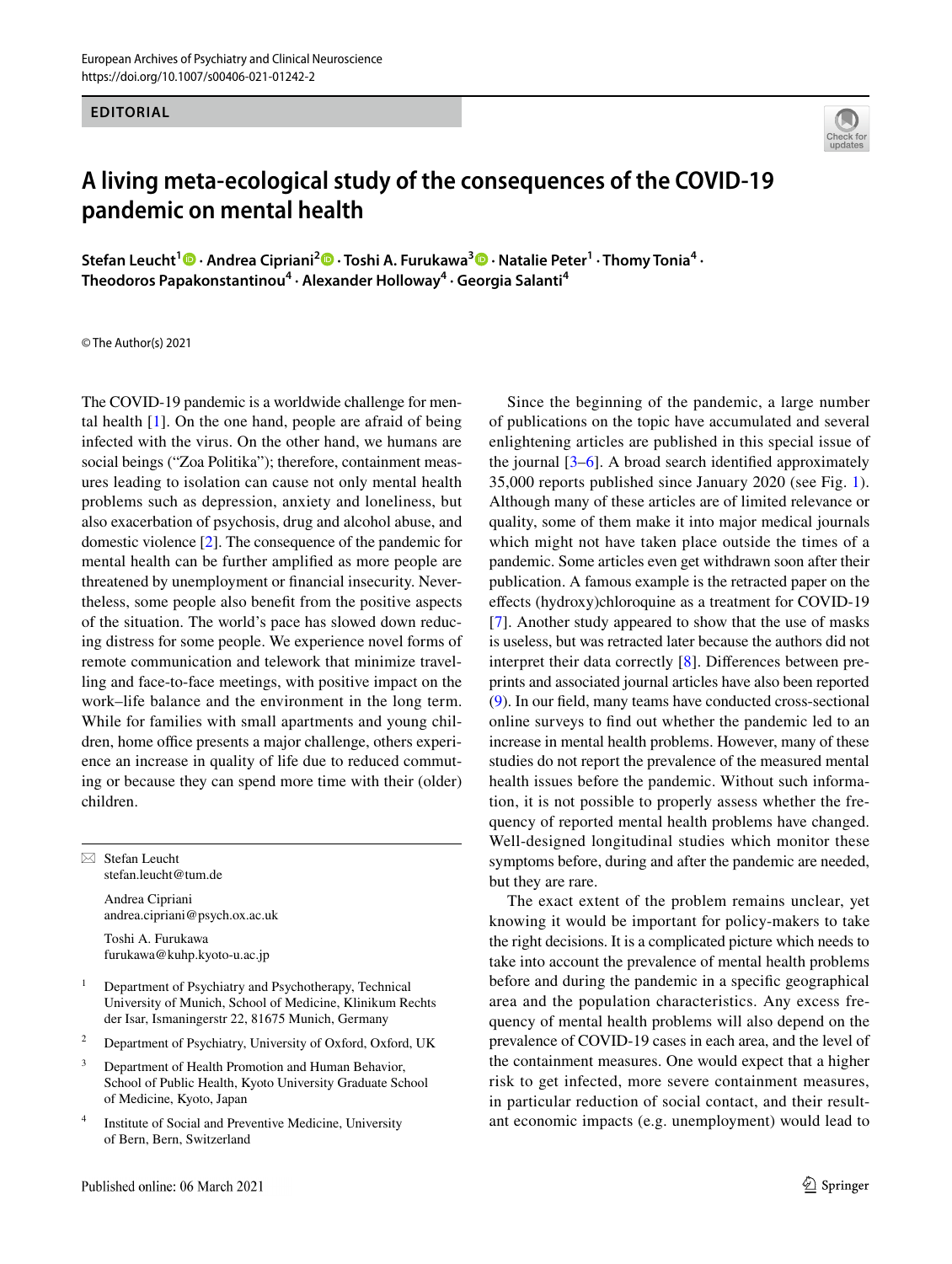<span id="page-1-0"></span>**Fig. 1** Number of abstracts about the association between COVID-19 and mental health problems (January 2020–February 2021). Details of the search strategy can be found here: [https](https://esm-ispm-unibe-ch.github.io/covid19-mhsr/search-strategy/) [://esm-ispm-unibe-ch.github.io/](https://esm-ispm-unibe-ch.github.io/covid19-mhsr/search-strategy/) [covid19-mhsr/search-strategy/](https://esm-ispm-unibe-ch.github.io/covid19-mhsr/search-strategy/)



increased prevalence of mental health problems compared to pre-pandemic levels. Moreover, there are subgroups of people with diferent risk of infection, based for instance on age, gender, comorbidities (e.g. people who are immunosuppressed), employment and socioeconomic status, etc., while these subgroups difer signifcantly in how the pandemic and restrictions interfere with their daily lives as well.

This multifaceted association warrants an approach beyond a simple meta-analysis of prevalence studies and subgrouping/meta-regression. A "meta-ecological study" that will associate changes in the prevalences of mental health problems with the intensity of the pandemic and the stringency of the containment is the only alternative to large multinational cohorts. Note that as new studies are published every day and this trend will continue as long as the pandemic endures, likely well into the foreseeable future due to many factors, including the rise of new virus variants. Therefore, the study needs to be implemented as a "living systematic review", a review and data synthesis which is regularly updated as new studies are published. Given the enormous amount of papers that need to be screened and the data that need to be extracted in a timely manner, engaging volunteer researchers who commit some of their (free) time ("crowdsourcing") is the most viable option to undertake the review process.

In this context, the Swiss National Science Foundation is currently funding Mental Health COVID (MHCOVID), a project in which approximately 80 "crowders" with experience in systematic reviews from all fve continents (see map <https://mhcovid.ispm.unibe.ch/crowd.html>) are selecting and extracting data from mental health prevalence studies into an internet-based system. These data will be combined with numbers on the prevalence of mental health problems in the study area before the pandemic, with measures of the prevalence of COVID-19 infections and with measures of the stringency of the containment measures imposed on the population. Bayesian statistics will be applied to synthesize the various sources of evidence and the results will be continuously updated and presented on the project's website [\(https://mhcovid.ispm.unibe.ch/](https://mhcovid.ispm.unibe.ch/)). MHCOVID has developed a system which can serve as a blueprint for future metaecological analyses in case that another pandemic emerges. This innovative approach will provide useful insights into these complex relationships and guidance for policy-makers.